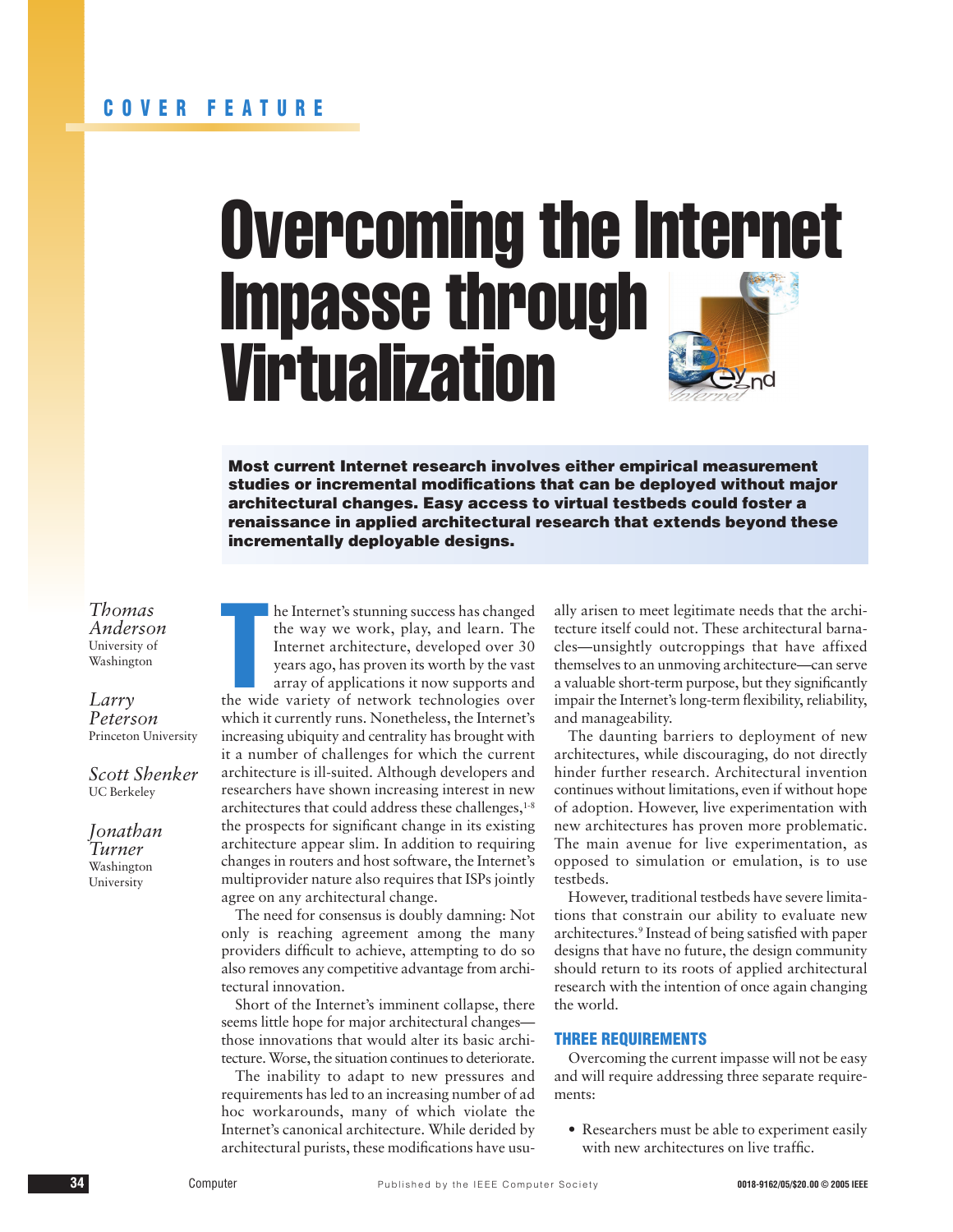- There must be a plausible deployment path for putting validated architectural ideas into practice.
- Instead of focusing on a single narrow problem, the proposed solutions should be comprehensive so that they can address the broad range of current architectural problems facing the Internet.

We propose to meet these three requirements by constructing a virtual testbed that will support multiple simultaneous architectures, serving all the communication needs of standard clients and servers. This virtual testbed approach provides a clean path for unilaterally and globally deploying new architectures. Because it does not require universal architectural agreement, this approach offers a more plausible deployment scenario for radical new designs that systematically tackle the complete set of problems facing the Internet today.

Central to our proposal is the concept that *virtualization*—as used in virtual memory, virtual machines, and elsewhere—is nothing more than a high-level abstraction that hides the underlying implementation details. With virtualization, nodes can treat an overlay as if it is the native network, and multiple overlays can simultaneously use the same underlying overlay infrastructure. Both aspects of virtualization are crucial to our virtual testbed proposal.

## **PHYSICAL TESTBEDS AND OVERLAYS**

Before they can even consider deployment of a proposed architecture, researchers must adequately evaluate it. Although simulation and emulation are valuable tools for understanding new designs, they cannot substitute for experimentation with live traffic.

Preparing an implementation to deal with the real world forces designers to confront the many unpleasant realities that paper designs frequently avoid, such as multiple providers, legacy networks, anomalous failures and traffic conditions, and unexpected and diverse application requirements. Moreover, live traffic provides a fuller picture of how an architecture will perform, strengthening the case that the architecture will actually provide the claimed benefit.

Currently, researchers use physical testbeds and overlays to experiment with new architectures. Overlays have also found favor as a valid deployment path. Both of these approaches, however, have limitations.

#### **Physical testbeds**

The traditional platform for live experimentation, physical testbeds consist of leased lines connecting a limited set of locations. Testbeds can be roughly categorized as production- or research-oriented.

Production testbeds, such as Internet2, support real traffic from real users, often in large volume and across many sites. As such, they provide valuable information about an architecture's operational behavior. However, a production testbed's users have no choice about participating in the testbed and usually

don't even realize their traffic has become part of an experiment. They thus expect the performance and reliability to be no worse than the standard Internet. Production testbeds must therefore be extremely conservative in their experimentation, using well-honed implementations of incremental changes.

Research testbeds such as DETER (Defense Technology Experimental Research) do not carry traffic from a wide variety of real users. Instead, they are typically driven by synthetically generated traffic, a small collection of intrepid users, or both. Thus, they are more adventurous and capable of running first-cut implementations of radically new designs.

Unfortunately, this lack of real traffic also means that the results are less likely to be indicative of real operational viability. As a result, neither a production nor a research testbed can produce the data needed to adequately evaluate new architectures.

Further, because they utilize dedicated transmission links, both testbed categories involve substantial cost, which makes operating them on a large scale prohibitively expensive. This typically limits their use to a small geographic area and even then requires substantial funding support.

These factors make it difficult to build a compelling case for new architectural designs based on a testbed evaluation. Given their limitations, traditional testbeds offer too little bang for the buck and clearly cannot lead us into the future.

#### **Overlays**

Becoming more widespread recently, overlays are being used both as an experimental platform and a deployment path.10-12 They are not limited geographically and their usage is voluntary. Moreover, overlays typically do not involve significant expenditures, thus avoiding many of the problems that plague traditional testbeds. With the advent of PlanetLab<sup>13</sup>—an open platform for developing,

**Traditional testbeds offer too little bang for the buck and clearly cannot lead us into the future.**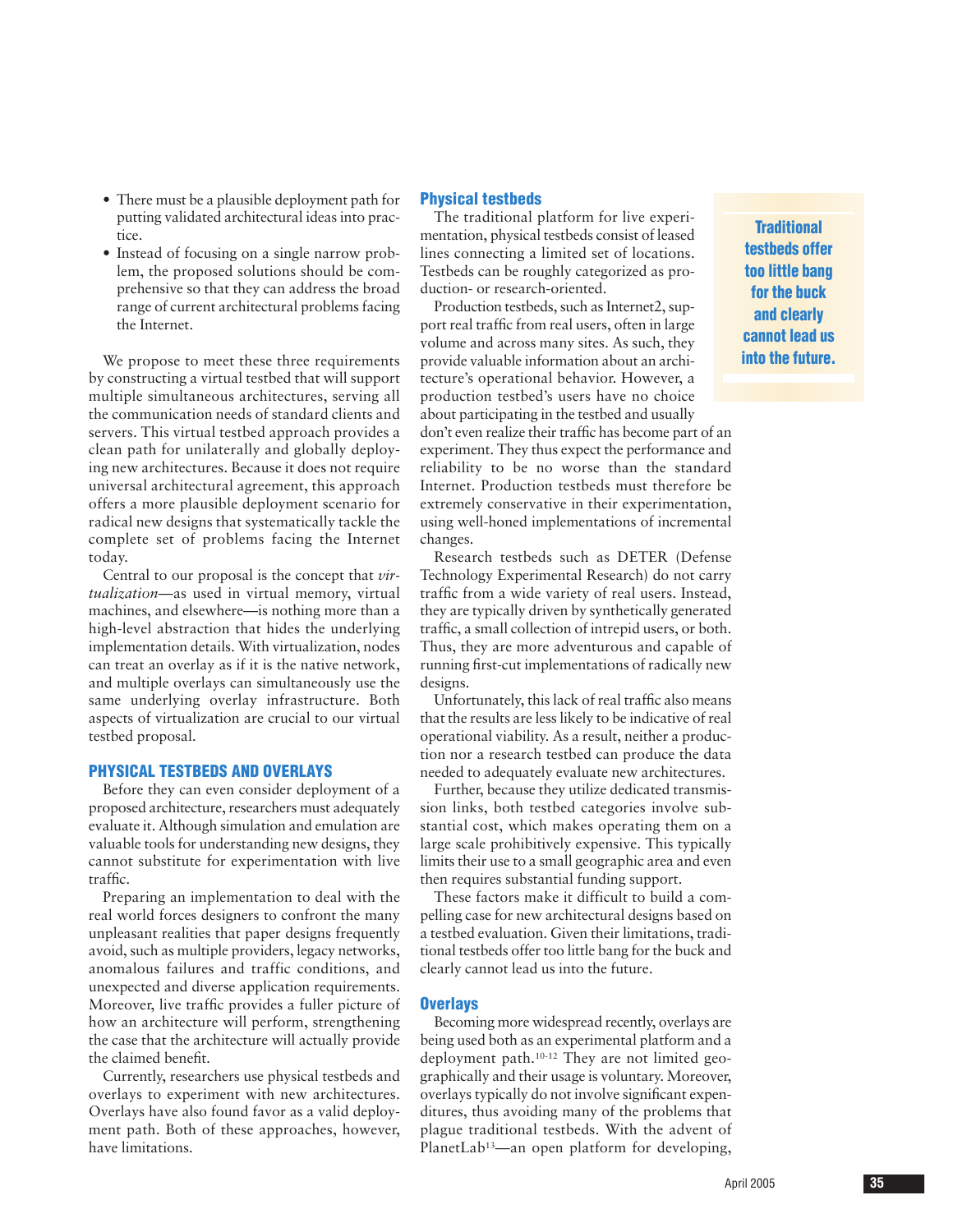**The virtual testbed approach provides a focal point for a new attitude toward overlays.**

deploying, and accessing planetary-scale services—creating and maintaining an overlay has become a straightforward task. However, overlays still suffer from limitations of their own.

First, overlays have largely been seen as a way to deploy narrow fixes to specific problems in the Internet architecture, whether for performance,<sup>10</sup> availability,<sup>11</sup> denial of service,<sup>11,14</sup> content distribution, or multicast.<sup>15</sup> Researchers have viewed the solution to each of these problems as an isolated function, and

they have done little to determine how any of the solutions might work together. More importantly, they have devoted little thought to identifying how a set of overlays might ultimately replace the underlying Internet architecture.

Second, to date, overlays have been architecturally tame. Because the emphasis has been on deployment in today's Internet rather than on architectural innovation leading to tomorrow's Internet, most current overlays typically assume IP or a close cousin as the architecture inside the overlay itself: the interoverlay node protocol. As such, overlays have not been the source of dramatic architectural advancement.

Thus, on their current trajectory, overlays will likely become just a better way of attaching yet another barnacle, rather than an agent of fundamental change. The field needs a philosophical revolution in how developers use overlays, not a technical alteration in how they build them. Therefore, the virtual testbed approach that we propose provides a focal point for a new attitude toward overlays rather than a technical advancement.

#### **VIRTUAL TESTBED**

To address these problems and provide an attractive platform for experimentation and possible deployment, we propose a *virtual testbed* approach. Virtual testbeds have two basic components: an overlay substrate and a client-proxy mechanism.

#### **Key features**

An *overlay substrate* provides a set of dedicated but multiplexed overlay nodes. By multiplexing these nodes, as first advocated in PlanetLab, multiple experiments can run simultaneously on the same infrastructure. The effort of instantiating and maintaining the overlay is amortized across the many concurrently running experiments, drastically lowering the barrier to entry that an individual researcher faces.

A host can use the *client-proxy mechanism* to opt in to a particular experiment running on a specific substrate overlay. This mechanism treats a nearby overlay node as the host's first-hop router without imposing any limitations on the experimental architecture. It also supports opt-in at a fine granularity by, for example, routing local traffic directly or determining participation on a perapplication basis. These two features resolve the barrier-to-entry and architectural limitations that overlays faced.

To encourage the use of overlays for more radical architectures, we have deployed a prototype of this approach on PlanetLab. It is relatively primitive in its original incarnation. PlanetLab currently includes more than 529 nodes that span 252 sites and 28 countries on five continents.

#### **Technology overview**

We estimate that a PlanetLab node is within a LAN hop of more than one million users. As the "PlanetLab Computing Platform" sidebar describes, PlanetLab software architecture multiplexes multiple slices, each running a different network service, application, or architecture. Users can view each slice as a set of virtual routers connected by tunnels to whatever topology the architecture selects.

Mostly, PlanetLab leverages straightforward technologies, but we still have some issues to explore. For example, achieving sufficiently high throughput rates on PlanetLab nodes is challenging: Stock PlanetLab nodes can forward packets at 60 Mbps. While we expect to achieve gigabit rates with modest optimizations, PlanetLab nodes clearly cannot compete with custom hardware.

Similarly, an overlay's virtual links cannot compete with dedicated links. In cases where timeliness is crucial, an overlay could use techniques such as those incorporated in OverQoS<sup>16</sup> MPLS paths to provide better service than a naïve tunnel over IP.

Moderately developed, the proxy technology still needs work. Our prototype proxy can catch and forward packets into the virtual testbed from interposed proxies on any IP address or port that the legacy client software identifies. Given that most client applications use name translation as the first step in communication, the proxy interposes on DNS requests and either returns the server's true IP address if the packets are for the normal Internet or a fake IP address if the packets are for the virtual testbed.

By interposing on the fake IP addresses, the proxy can then forward the packets to the nearest virtual testbed node, the ingress node. The proxy is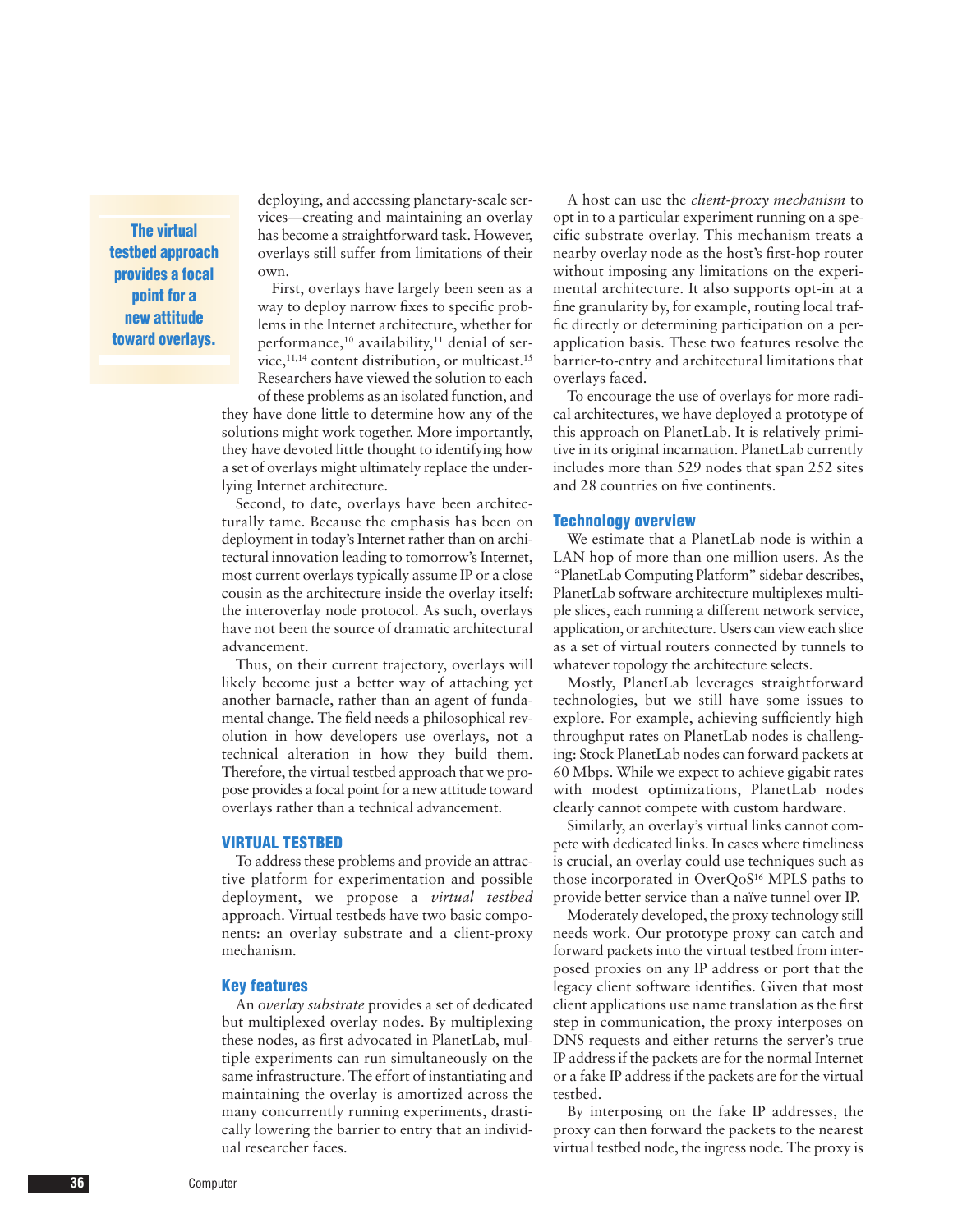#### **PlanetLab Computing Platform**

PlanetLab is a geographically distributed computing platform for deploying, evaluating, and accessing planetary-scale network services. PlanetLab is a shared community effort by researchers at 252 sites in 28 countries, each of whom gets access to one or more isolated "slices" of PlanetLab's global resources via a *distributed virtualization* concept.

To encourage infrastructure innovation, PlanetLab's *unbundled management* principle decouples the operating system running on each node from a set of multiple, possibly third-party, network-wide services that define PlanetLab.1 PlanetLab services and applications run in a slice of the platform: a set of nodes on which the service receives a fraction of each node's resources in the form of a virtual machine.

What's new in PlanetLab is distributed virtualization: the acquisition of a distributed set of VMs that the system treats as a single, compound entity. PlanetLab isolates services and applications from one another, thereby maintaining the illusion that each service runs on a distributed set of private machines. The platform must deliver isolation of slivers—one constituent VM of a slice running on a single node—by allocating and scheduling node resources, partitioning or contextualizing system namespaces, and enforcing stability and security between slivers sharing a node. The actual contents of a sliver within the VM are of little concern to the platform; for example, it should not matter to the platform whether the code in the sliver is running in a Java VM or written in assembly language.<sup>1</sup>

Figure A illustrates the PlanetLab node architecture. At the lowest level, each PlanetLab node runs a virtual machine monitor that implements and isolates virtual machines. The VMM also defines the API that implements the services.

PlanetLab version 3.0 currently implements the VMM as a combination of the Linux 2.6 kernel and a set of kernel extensions—in particular, vservers 1.9, a Linux patch that provides multiple, independently managed virtual servers running on a single machine and the SILK (Scout in Linux Kernel) module that provides CPU scheduling, network accounting, and safe raw sockets.2,3

The node manager, a privileged root VM running on top of the VMM, monitors and manages all the VMs on the node. Generally speaking, the node manager enforces policies on creating VMs and allocating resources to them, with services interacting with the node manager to create new VMs rather than directly calling the VMM. Moreover, all interactions with the node manager are local: Only services running in another VM on the node are allowed to call the node manager, meaning that

designed to do this in as architecturally neutral a way as possible. The virtual testbed can then do whatever it wants with the packets, using the IP or non-IP protocols it deems appropriate to service the packet, then tunneling over protocols it hopes to replace. Because gaining real users requires providing access to legacy servers, the node on the far end of the virtual testbed—the egress node—reconverts the packet into Internet format for delivery to the server. The egress node behaves as a network

remote access to a specific node manager is always indirect through one of the services running on the node.

Currently, most policy is hard-coded into the node manager, but we expect that local administrators will eventually be able to configure the policies on their own nodes. This is the purpose of the local administrator VM shown in Figure A.2



**Figure A. PlanetLab node architecture. Each node runs a virtual machine monitor that implements and isolates virtual machines that the system treats as a single entity. Isolating services and applications from one another maintains the illusion that each service runs on a distributed set of private machines.**

Example applications and services running on PlanetLab include network measurement, application-level multicast, distributed hash tables, storage schemas, resource allocation services, distributed query processing, content distribution networks, management and monitoring services, overlay networks, router design experiments, and federated testbeds, among others.4

#### **References**

- 1. L. Peterson and T. Roscoe, "The Design Principles of Planet Lab," PDN-04-021; www.planet-lab.org/PDN/PDN-04-021/.
- 2. A. Bavier et al., "Operating System Support for Planetary-Scale Network Services," *Proc. 1st Symp. Networked Systems Design and Implementation* (NSDI), Usenix, 2004, pp. 253-266.
- 3. PlanetLab v3.0, PDN-04-023; www.planet-lab.org/pdn.
- 4. T. Roscoe, "What Are People Doing in/on/with/around PlanetLab?"; http://www.planet-lab.org/Talks/2003-04-15-HP-PlanetLab-Users.pdf.

address translator, manipulating the source address to ensure that reply packets also enter the virtual testbed.

#### **Service hosting**

PlanetLab also can easily host a service within the virtual testbed that remains visible to nonparticipating clients. In this case, the virtual testbed provides DNS resolution to point the client to a nearby virtual testbed representative, in much the same way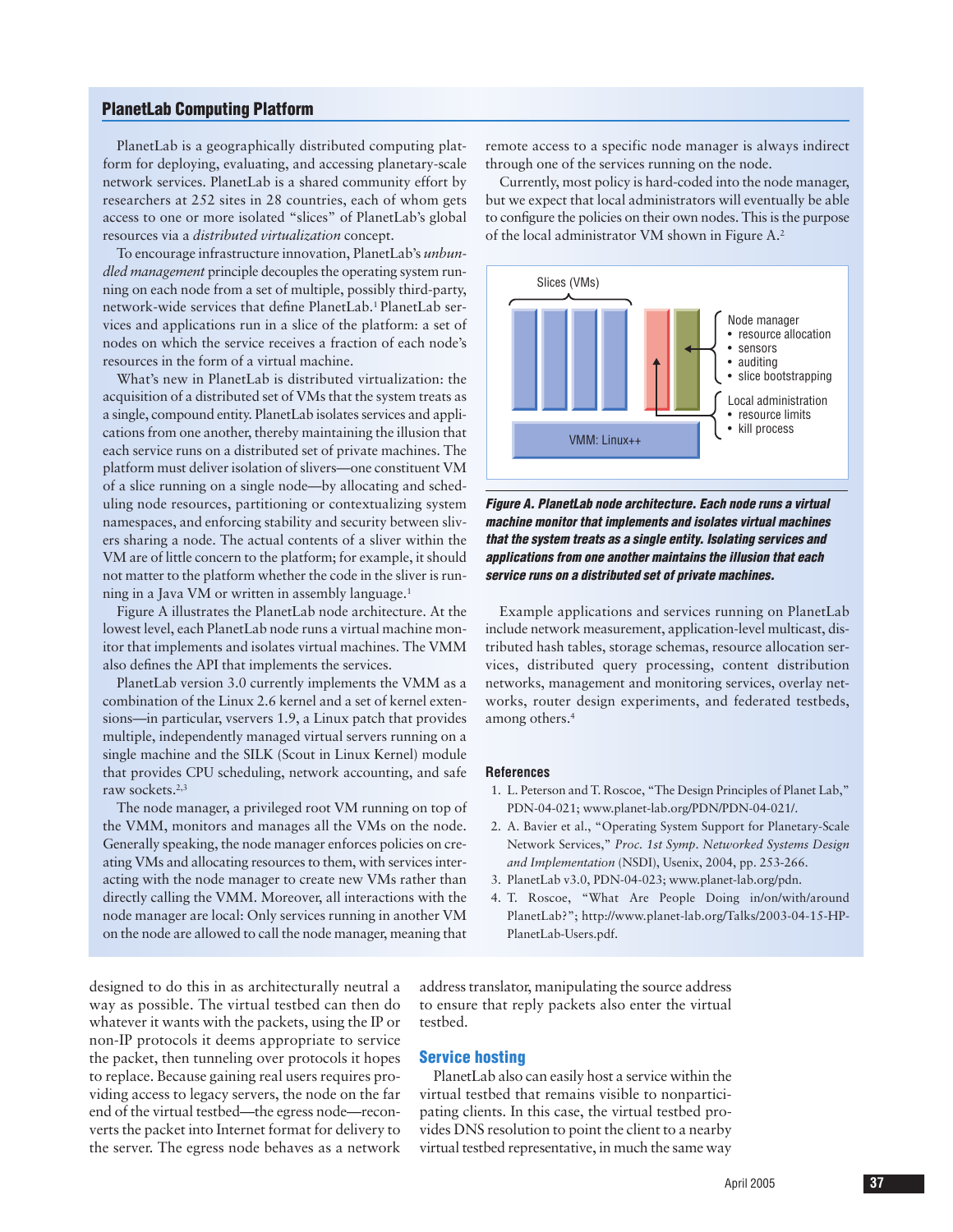

**Figure 1. National LambdaRail. Using this backbone, the virtual testbed can support larger traffic volumes, with PlanetLab nodes aggregating traffic from local sites and feeding it to the backbone nodes.**

that content delivery networks operate. The local representative can then translate the packets into an internal format for delivery to the server and translate the packets back to Internet format for the reply. In addition, developers can use this approach to point to multiple virtual testbeds.

Some security issues must still be resolved, particularly about how to respect server address-based policy restrictions when the overlay shields the source's IP address.

#### **Quality of service**

One drawback of the virtual overlay approach is that it cannot control the quality of service for packets traversing the virtual testbed. This limits the extent to which virtual testbeds or any overlay can test architectures for QoS. We do not consider this a fatal flaw, however, because an architecture deployed on a virtual testbed would still deliver relative QoS, as good a service as possible given the underlying link characteristics, even if it could not maintain the absolute QoS of a dedicated link in all cases.

Moreover, simulation and emulation can effectively evaluate QoS. Further, the enormous amount of literature on QoS in the past decade has made it the least mysterious aspect of new architectures. Many other issues that involve routing and addressing warrant more urgent attention and better suit the virtual testbed approach.

#### **Inspiration**

The virtual testbed borrows heavily from the ideas of the X-Bone<sup>12</sup> and the virtual Internet,<sup>17</sup> but we have a different emphasis. Because the X-Bone supports automated establishment and management of overlays, individual experiments running on the virtual testbed could use this suite of tools. The virtual testbed focus centers on virtualizing the overlay nodes themselves to support multiple simultaneous and potentially radically different architectures running on the same hardware. Although the X-Bone architecture supports this, it is not the major focus. The virtual Internet architecture,<sup>17</sup> based in part on the X-Bone work, allows multiple levels of virtualization. However, it remains closely tied to the current Internet architecture, which makes it unsuitable for experimenting with radical deviations from it.

Beyond this initial prototype, our future plans include a high-performance backbone, built using dedicated MPLS tunnels on Internet2, and then around a set of scalable substrate routers and links provided through the National LambdaRail (NLR), shown in Figure 1. With this backbone, the testbed will support larger traffic volumes, with PlanetLab nodes aggregating traffic from local sites and feeding it to the backbone nodes, while also enabling higher-bandwidth applications at sites close to backbone nodes. This hybrid approach captures the benefits of traditional testbeds without inheriting their flaws.

Fully utilizing the NLR backbone likely requires routers that also support virtualization. This can be accomplished at sufficient speeds using a pool of processing engines interconnected through a high-speed switch. We envision that most processing elements will include a network processor system capable of high-performance packet processing. A general-purpose processor will provide control functions, offer storage services, and facilitate migration from lower-performance sequential software designs to the parallelized designs needed to fully exploit network processor architectures.

Current-generation network processors provide enough processing resources to deliver approximately 3 to 5 Gbps of throughput for moderately complex applications. Thus, a backbone node capable of supporting 50 Gbps of throughput three backbone links at 10 Gbps each, plus 20 Gbps of access bandwidth—will require 10 to 16 such processing engines. These engines could provide even higher performance by incorporating advanced field-programmable gate arrays that combine reconfigurable hardware and multiple processor cores in a single device.18

Our plan to integrate a high-speed backbone with PlanetLab has two major advantages over other purely physical testbeds. First, PlanetLabbased overlays serve as an access network for the backbone, bringing traffic from a large user community onto the backbone. Second, developing and deploying the hardware does not gate the architectural work. Researchers can first experiment with their architecture as an overlay and then later expand it to include the high-speed backbone as the platform supports it.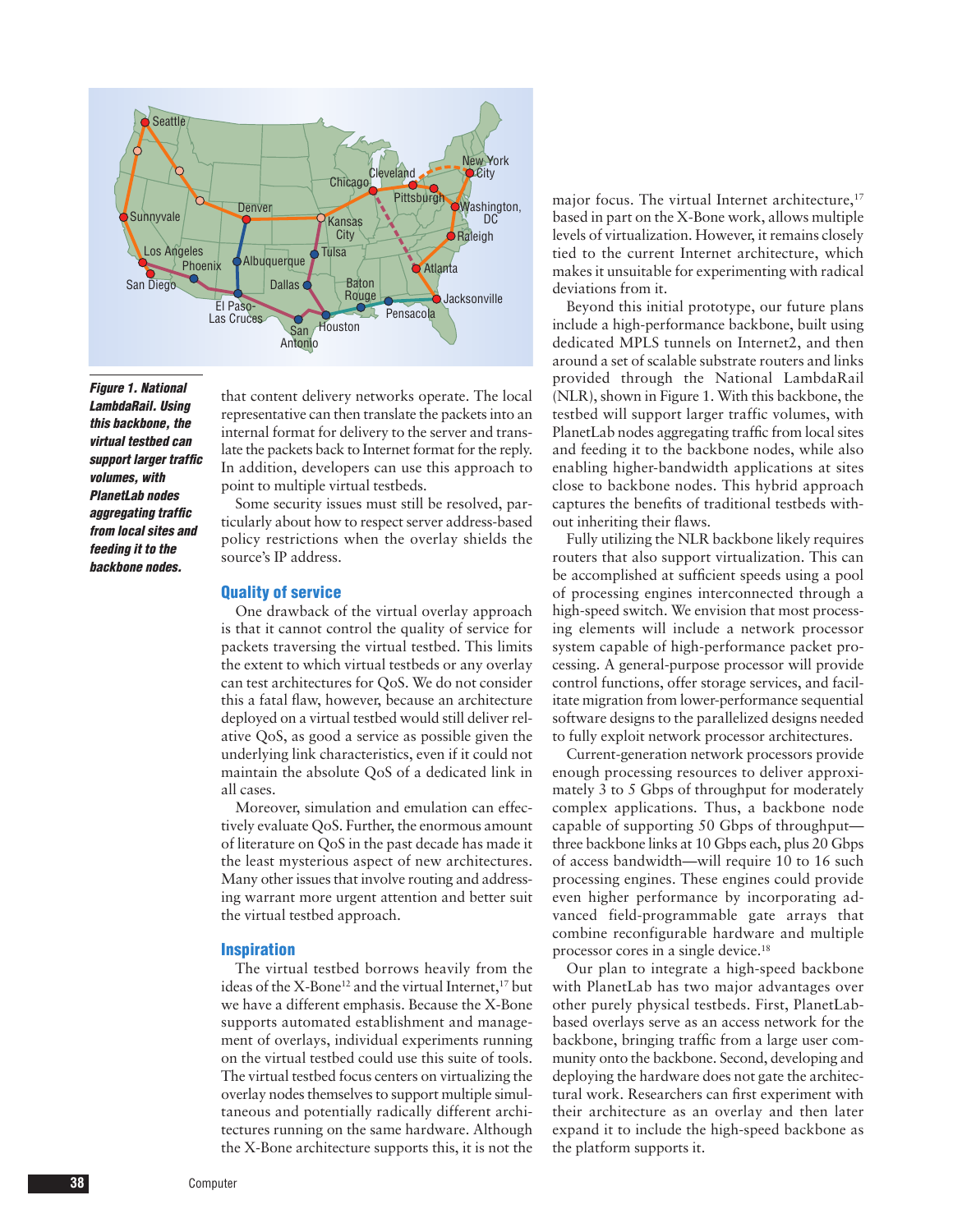# **DEPLOYMENT**

The traditional but now discredited deployment story predicted that, after having been validated on a traditional testbed, a next-generation architecture would, through some magical process of consensus and daring, be simultaneously adopted by ISPs and router vendors alike.

With this story no longer even remotely possible, can we find a *plausible* deployment alternative? We use the term plausible because adopting new technologies is an unpredictable process that confounds the expectations of even the most informed observers. Thus, we don't need to know precisely how, and certainly not which, new architectures developers might adopt. We require only that deployment be at least remotely possible.

Our deployment strategy leverages the strength of overlays, unconstrained by their previously limited ambitions. In this scenario, a *new-generation service provider* chooses a particular new architecture, then constructs an overlay supporting that architecture. The NGSP then distributes proxy software that lets anyone, anywhere, access its overlay. Those NGSP users not directly connected would still be purchasing Internet service from their ISP, but if the overlay is successful, either the NGSP would begin offering direct access to customers or current ISPs, seeing a viable competitive threat, would begin to support this new architecture.

Although we call this an overlay, the NGSP could easily support the new architecture natively on most of its network, so only the first-hop access for users not directly connected would use the architecture in overlay mode. Thus, developers could still deploy architectures that promised enhanced QoS this way.

This approach differs little from the normal overlay deployment story, except with regard to the proxy mechanism's non-IP-centric nature. Overlays offer an opportunity to radically change the architecture, not merely provide limited enhancements. A single daring NGSP could accomplish this. It might also arise more naturally, especially when we consider that a long-running experiment on a large, well-maintained virtual testbed constitutes nothing more than an NGSP.

If the architecture in question offers substantial advantages, it will attract an increasing number of users over time. The architecture could gradually and seamlessly migrate from the virtual testbed infrastructure to a more dedicated one, or even remain on a commercial version of a virtual testbed, just as many commercial Web sites reside on Web hosting services. This way, natural market

forces could take us gradually into a new architectural world.

However, instead of resulting in a single, radical architectural winner, easing the creation of new overlays could result in a large, ever-changing collection of more narrowly targeted overlays. To avoid architectural chaos and achieve some form of synergy, overlay designers must consider how to bring this union of overlays together to form a coherent framework, thereby becoming more than the sum of their individual functions.

Such joint deliberations on how to achieve synergy among overlays could require a sociological change in research community interaction. When designing a single Internet architecture, we could not afford to ignore each other, since there would be only one place where research advancements could take effect. Overlay deployments can occur independently, without any coordination between or even cognizance of other efforts, yet coordination is required if overlays are to lead to a substantially different future.

#### **VIRTUALIZATION: MEANS OR ENDS**

The virtual testbed approach uses virtualization in two crucial ways. First, within its confines, the client proxy coupled with the virtual links between overlay nodes is qualitatively equivalent to a native network. This frees users from the tyranny of their local ISP and network providers no longer need to deploy new functionality at every node. Second, multiplexing overlay nodes creates many virtual testbeds that operate simultaneously, which greatly reduces the barrier to entry for any particular experiment.

#### **Facilitating revolution**

Researchers use virtualization techniques for experimentation and perhaps deployment, but these techniques remain independent of the architectures being tested. If architectural changes are rare, with long periods of quiescence or incremental evolution between times of architectural revolution, virtualization simply provides a means to accomplish these architectural shifts.

Given this situation, developers would want every architecture to include the seeds of its own destruction, seamlessly supporting proxy-like functionality and other hooks to make overlay establishment easier, but it isn't necessary for virtualization to be more deeply embedded.

If the Internet is, instead, in a constant state of flux, with new architectures always competing against the old and with many narrowly targeted

**Overlays offer an opportunity to radically change the architecture, not merely provide limited enhancements.**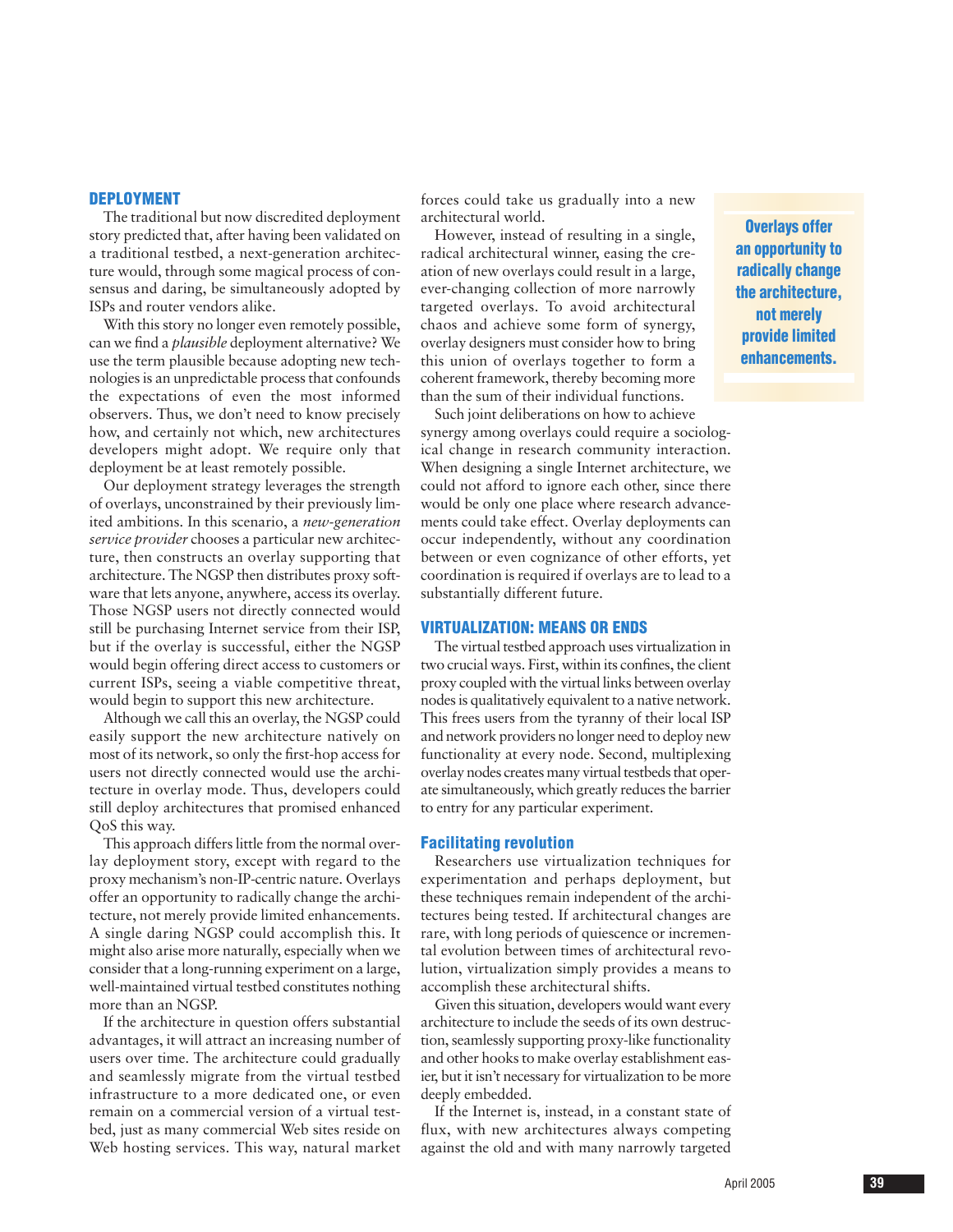**The purist/pluralist split is apparent not only when defining an architecture but also when evaluating it.**

architectures existing simultaneously, virtualization can play a more central role. The functionality to support overlays—virtual link establishment and proxy-like reachability—could conceivably become the architecture's core functionality, its narrow waist. In this scenario, PlanetLab would become the new model for the Internet.

### **Redefining Internet architecture**

A change this profound makes us question what we mean by the term architecture. The

two extreme points in the spectrum frame this debate. Our diverse experience spans the entire range of this spectrum, so our extreme characterizations are meant not to belittle any opinion but to clarify, if somewhat overstate, the differences.

Internet purists have a monolithic view of architecture centered around a single universal protocol, currently IP, required in each network element and around which all else revolves. They consider overlays blights on the architectural landscape, at best necessary evils reluctantly tolerated. In this view, virtualization provides only a means to install new architectures, not a fundamental aspect of the architecture itself.

Others take a more pluralist approach to architecture, with IP being only one component of an overall system we call the Internet. Overlays offer just one more way to deliver the service users want and are no less appropriate than any other approach to providing functionality. In this view, the dynamic and evolving architecture can, at any point, be defined as the union of the various existing overlays and protocols. The ability to support these multiple coexisting overlays then becomes the architecture's crucial universal piece.

The purist/pluralist split is apparent not only when defining an architecture but also when evaluating it. Purists aim for architectural flexibility because the architecture will remain in place a long time. Often, however, this flexibility does not result in immediate user benefits. Pluralists, on the other hand, put more emphasis on short-term performance improvements, arguing that the desired flexibility derives from adding or augmenting overlays rather than from the nature of each individual overlay. Since a key challenge for pluralists is providing flexibility at the high speeds enabled by advances in optical networks, a hybrid approach is also possible—a pure architecture for the highspeed core and a more pluralist architecture closer to the edge.

We do not pretend to know which position is

right. We anticipate, however, that the virtual testbed will serve as a fertile Petri dish, allowing the development of many different overlays, each with its different characteristics. Perhaps this process will itself be an experiment from which we can observe either a drive toward uniformity or instead a synergy out of dynamic diversity.

T he canonical story about architectural research's potential impact has long maintained that if testbed experiments show an architecture to be promising, ISPs and router vendors might adopt it. This story might have been realistic in the early days of the Internet—certainly DARTnet and other testbeds played an important role in the development of IntServ and Multicast but it no longer applies. We as a community have long known that any nonincremental architectural change has little chance of adoption.

Further, we are rapidly reaching consensus that traditional testbeds have ceased being an effective way of experimenting with new architectures. Consequently, the research community has greatly narrowed its focus. Most current Internet research involves either empirical measurement studies or incremental modifications that can be deployed without major changes to the architecture.

Although empirical, incremental research plays a valuable role, it cannot meet the broader and more fundamental challenges the Internet faces. By providing easy access to virtual testbeds, we hope to foster a renaissance in applied architectural research that extends beyond incrementally deployable designs. Moreover, by replacing a discredited deployment story with a plausible story closely linked to the experimental methodology, we hope to raise the research community's sights.

We dare not simply complain about our current impasse—we must directly confront and overcome it. ■

#### **Acknowledgments**

We thank Guru Parulkar for many helpful comments and conversations regarding this article. NSF planning grant CNS-0439842 funded this work in part.

#### **REFERENCES**

1. D.J. Wetherall, "Active Network Vision and Reality: Lessons from a Capsule-Based System," *Proc. 17th ACM SOSP*, ACM Press, 1999, pp. 64-79.